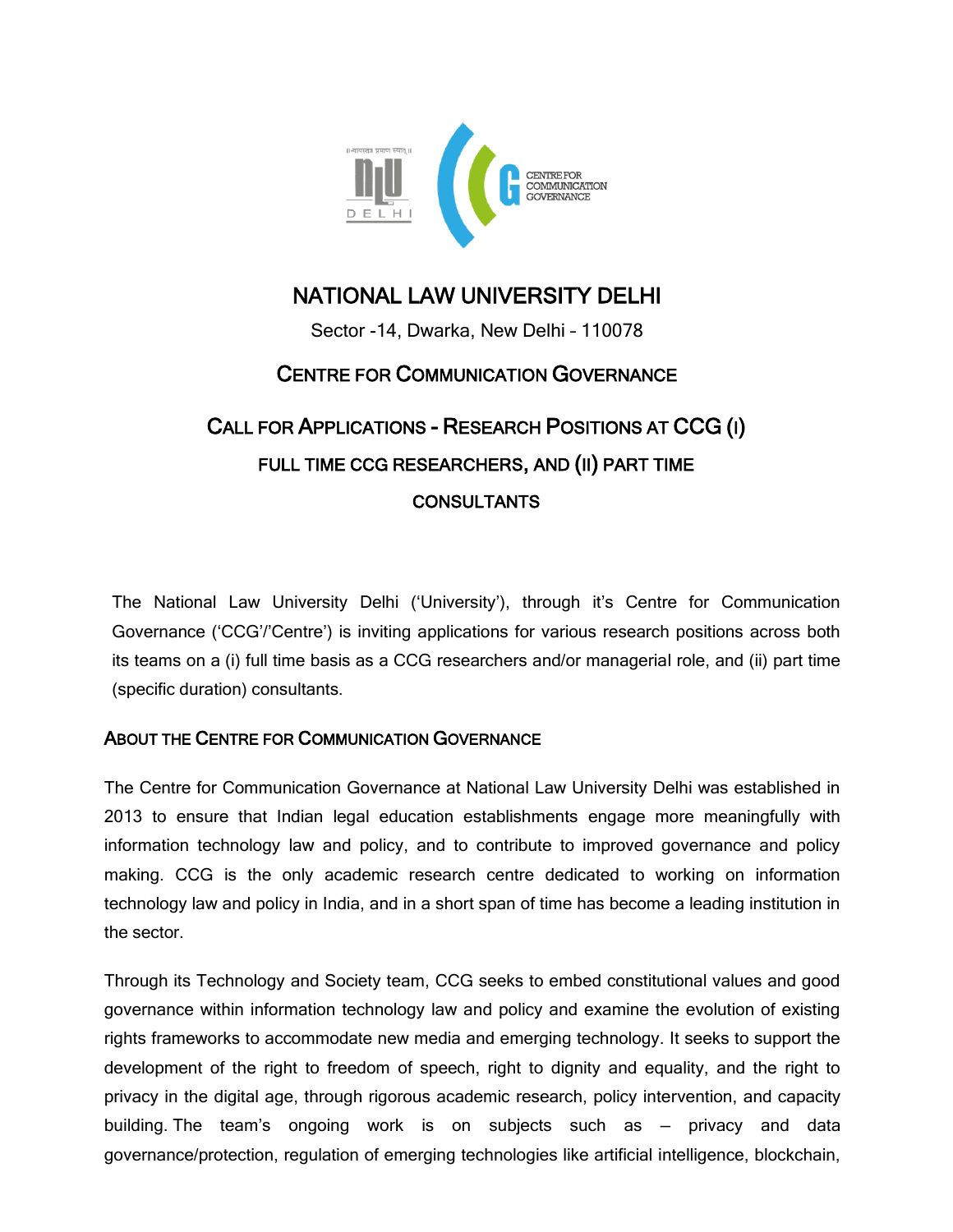5G and IoT, platform regulation, misinformation, intermediary liability and digital access and inclusion.

This complements the work of the Technology and National Security team at CCG that focuses on issues that arise at the intersection of technology and national security law, including cyber security, information warfare, and the interplay of international legal norms with domestic regulation. The team's work aims to build a better understanding of national security issues in a manner that identifies legal and policy solutions that balance the legitimate security interests and national security choices with constitutional rights and the rule of law, in the context of technology law and policy. The team undertakes analysis of international law as well as domestic laws and policies that have implications for national security. Our goal is to develop detail-oriented, principled and pragmatic recommendations for policy makers on national security issues faced by India, with an emphasis on cyber security and cyber conflict.

The work at CCG is designed to build competence and raise the quality of discourse in research and policy around issues concerning constitutional rights and rule of law in the digital age, cybersecurity and global internet governance. The academic research and policy output is intended to catalyse effective research-led policy making and informed public debate around issues in technology, internet governance and information technology law and policy.

### **ROLE**

CCG is a young, continuously evolving organisation and the members of the Centre are expected to be active participants in building a collaborative, merit-led institution and a lasting community of highly motivated young researchers. If selected, you will contribute to the institution's growth and development. You will be part of a dynamic team of young researchers, policy analysts and lawyers. Based on experience, domain understanding and qualifications, successful applicants will be placed in the following positions. Please note that our interview panel has the discretion to determine which profile would be most suitable for each applicant based on their experience, domain understanding and qualifications and this is an indicative amount of experience.

- (i) Analyst(s) (0-2 year's experience)
- (ii) Project Officer(s) (2+ year's experience)
- (iii) Programme Officer(s) (3+ year's experience)
- (iv) Project/Programme/Team Lead/Manager (4+ year's experience)
- A Master's degree from a highly regarded programme can count towards work experience.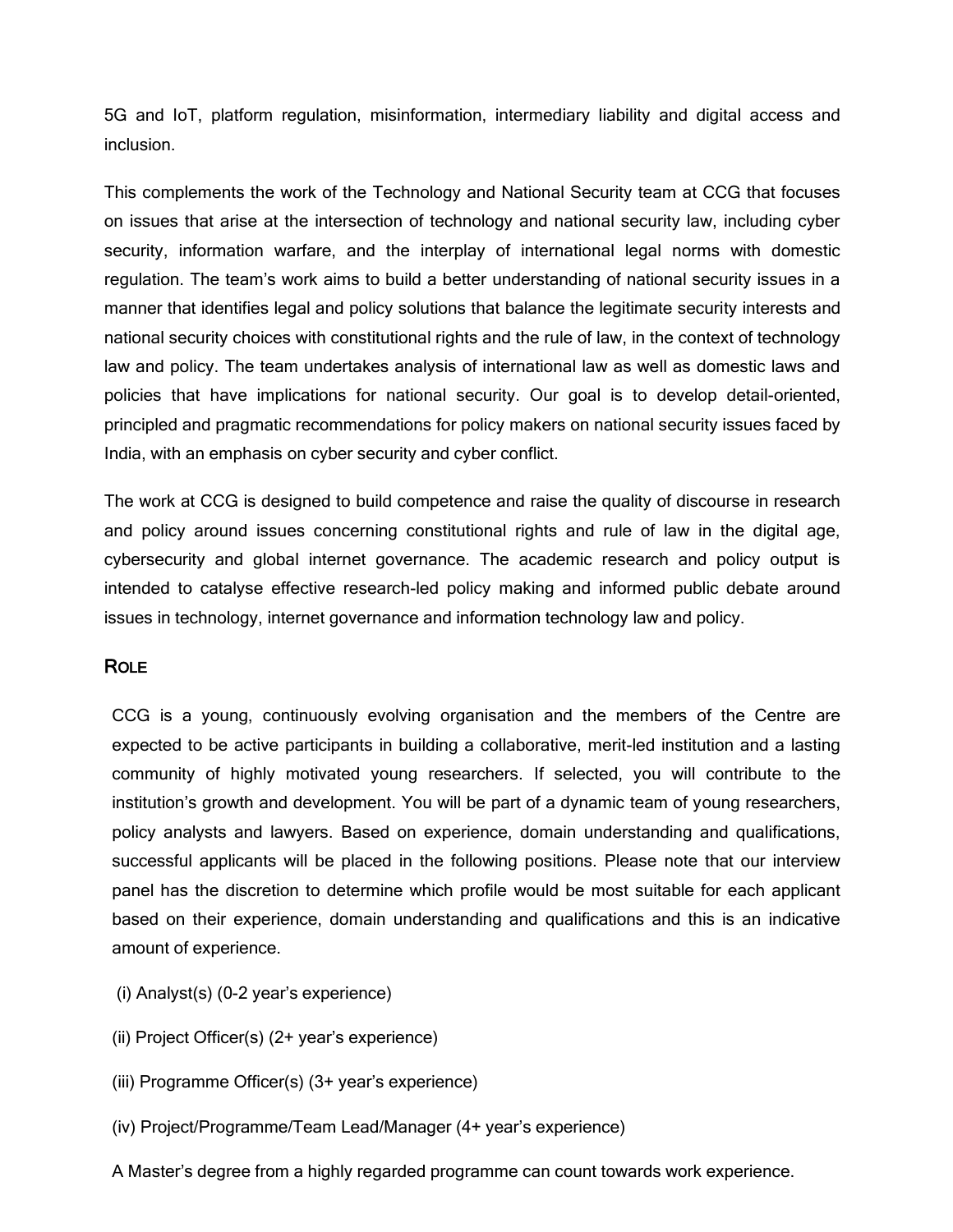Besides this, we will be considering relevant candidates for part time consultants roles to work on various ongoing research projects at CCG for a certain period of time. Depending on the project(s) the consultants is hired to be involved in, the contract period will vary. The Consultants will research, author/ co-author, edit and review research papers, reports, policy responses, and any other publication and related work of the Centre.

#### **RESPONSIBILITIES**

- Working independently and collaboratively with other members of the team to undertake academic and policy research and writing.
- Conducting in-depth legal, regulatory, policy and legislative analysis and developing policy recommendations.
- Undertaking high impact academic and policy-centric research and write briefs, reports, responses, blogs, articles and other documents
- Researching and writing policy papers, op-eds, blog posts, press releases and memoranda.
- Undertaking capacity building of stakeholders, adding to the public discourse, developing and organising events, workshops, roundtables, summer schools, courses and fellowships.
- Representing CCG in the media and at events, roundtables, and conferences and before relevant governmental, and other bodies.
- Applicants applying for Programme/Project Officers/Managers should also show initiative in managing both their own work, as well as the work of the team. They will play a significant leadership role which ranges from proactive agenda-setting to institutional, and teambuilding responsibilities.
	- 1. Analysts and Project Officers

Selected applicants will ordinarily be expected to design and produce units of publishable policy and academic research (reports, papers, essays, case analysis, etc.) with Senior Staff members. You will also be recommending and assisting with designing and executing policy positions, drafting analytical policy input to government institutions and external actions on a broad range of information policy issues.

Equally, you will also be expected to participate in other work, including writing opinion pieces, blog posts, press releases, memoranda, and help with outreach. The selected applicants will also represent CCG in the media and at other events, roundtables, and conferences and before relevant governmental, and other bodies. In addition, you will have organisational responsibilities such as providing inputs for research/grant applications, building networks,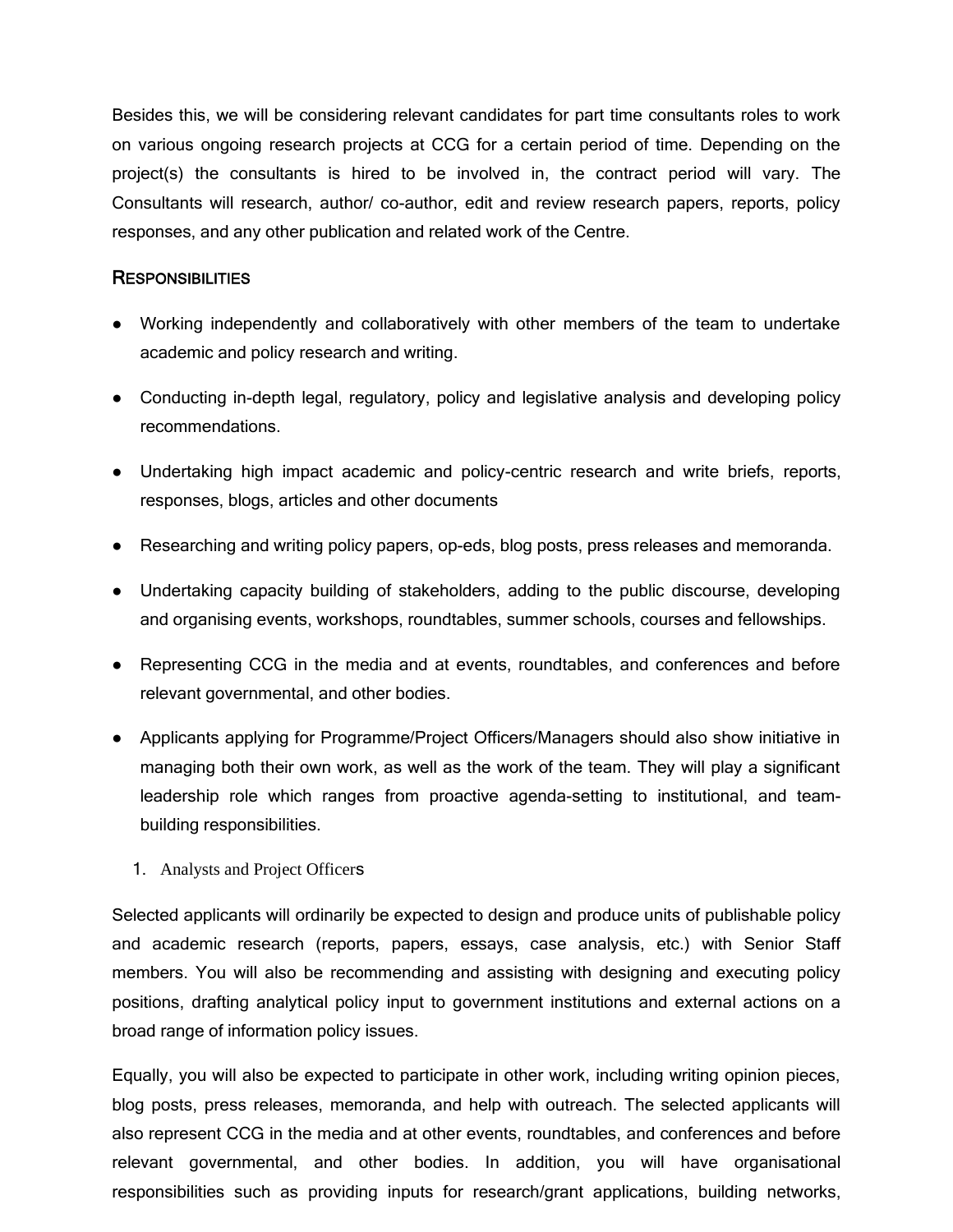social media and media engagement and designing and executing Centre events.

#### 2. Programme Officers and Project/Programme/Team Leads/Managers

In addition to conducting and publishing academic and policy research and organisational responsibilities, as mentioned in the role description above, applicants with more experience will manage, advise and mentor younger team members. As a senior member of the team, you will help shape CCG's strategic direction and assist and advise senior leadership on issues including policy positioning and direction, staff management and growth, organisational capacity building and structure, writing of grant proposals/fundraising, building collaborations and diversity. You will also be building and maintaining relationships with our stakeholders, including members of parliament, senior government officers, judges, senior lawyers, scholars, and journalists. We are looking for someone who is very constructive and is not only able to help our community get the most out of CCG's work but is also able to connect people with each other, playing an enabling, generative role that encourages and supports the community's work.

3. Part time consultants

Part time consultants will work on research projects across the various domains of CCG's research work. Selected applicants will primarily be expected to develop, undertake, edit and review research that will contribute to the Centre's ongoing work including privacy and data protection, platform governance, emerging technologies like artificial intelligence, blockchain, IoT and 5G, cyber security and national security. This is an indicative list of some of the areas CCG is currently working on, and not an exhaustive list of projects for which we are looking for consultants in. We welcome applicants with an interest in any of the areas that CCG broadly works in to apply. Depending on the project(s) the consultants is hired to be involved in, the contract period will vary. The Consultants will research, author/ co-author, edit and review research papers, reports, policy responses, and any other publication and related work of the Centre.

#### **QUALIFICATIONS**

- The Centre welcomes applications from candidates with degrees in law, social sciences, international affairs, development studies, economics, public policy and other relevant fields. Outstanding candidates with B.Sc./B.Tech degree with a specialisation in IT/Computer Science/Cyber Security with a demonstrated interest in the space or an advanced degree in public policy will also be considered.
- Preference may be given to candidates who are able to provide evidence of an interest in human rights / constitutional law/ technology law and / or policy / Internet governance/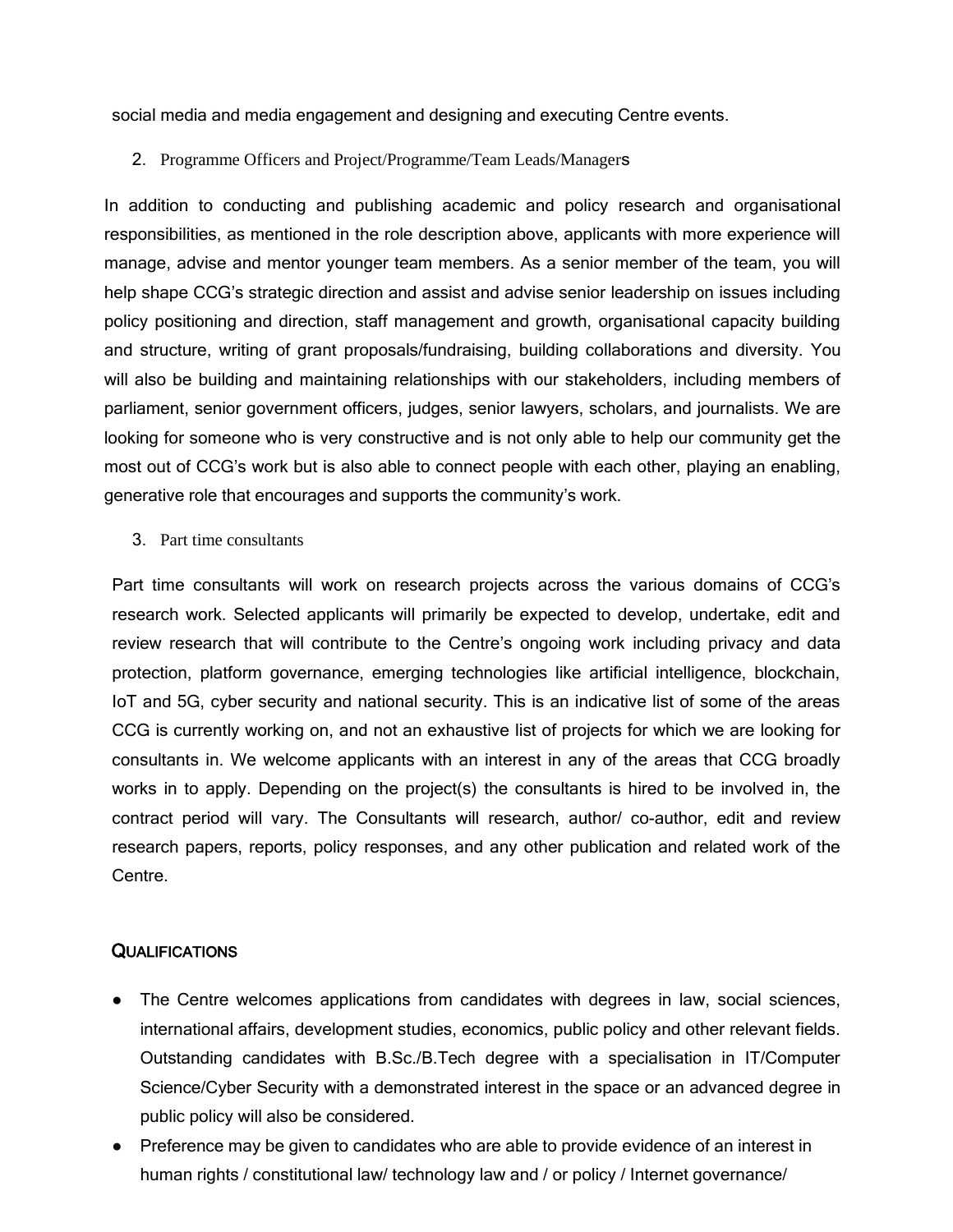national security law.

- Must have a demonstrable capacity for high-quality, independent work.
- Successful candidates for Managerial positions should show great initiative in managing both their own and their team's workloads. They will also be expected to lead and motivate their team through high stress periods and in responding to pressing policy questions.
- Strong research, writing and communication skills are necessary.

However, the length of your resume is less important than the other qualities we are looking for. As a young, rapidly-expanding organisation, CCG anticipates that all members of the Centre will have to manage large burdens of substantive as well as institutional work. We are looking for highly motivated candidates with a deep commitment to building policies that support and enable constitutional values and democratic discourse. We are looking for people who see good research and policy designs as a way to build a better and more equitable world. At CCG, we aim high, and we demand a lot from each other in the workplace.

We look for individuals with work-style traits that include the ability to work both collaboratively and independently in a fast-paced environment, while being empathetic towards colleagues. We aim to create high-quality research outputs. It is therefore vital that you be a good team player, as well as be kind and respectful to colleagues. At the same time, you should also be self-motivated, proactive, creative as well as be capable of independently driving your work when required. We like to maintain the highest ethical standards in our work and workplace, and look for people who manage all of this while being as kind and generous as possible to colleagues, collaborators and everyone else within our networks. A sense of humour will be most welcome. Even if you do not necessarily fit the requirements outlined but bring to us the other qualities we look for, we will be glad to hear from you.

#### REMUNERATION AND LOCATION

The salary will be competitive and will be commensurate with qualifications and experience. Where the candidate demonstrates exceptional competence in the opinion of the interview panel, there is a possibility for greater remuneration.

Full-time positions will be based out of New Delhi. However, part-time consultants may work remotely.

#### APPLICATION PROCESS

Interested applicants may fill the application form provided by 05:00 pm IST (Extended Deadline) on June 24, 2022. Please note that applications will only be accepted via the google form. In case of any doubts, please contact us at  $ccq@n$  ludelhi.ac. in with the subject line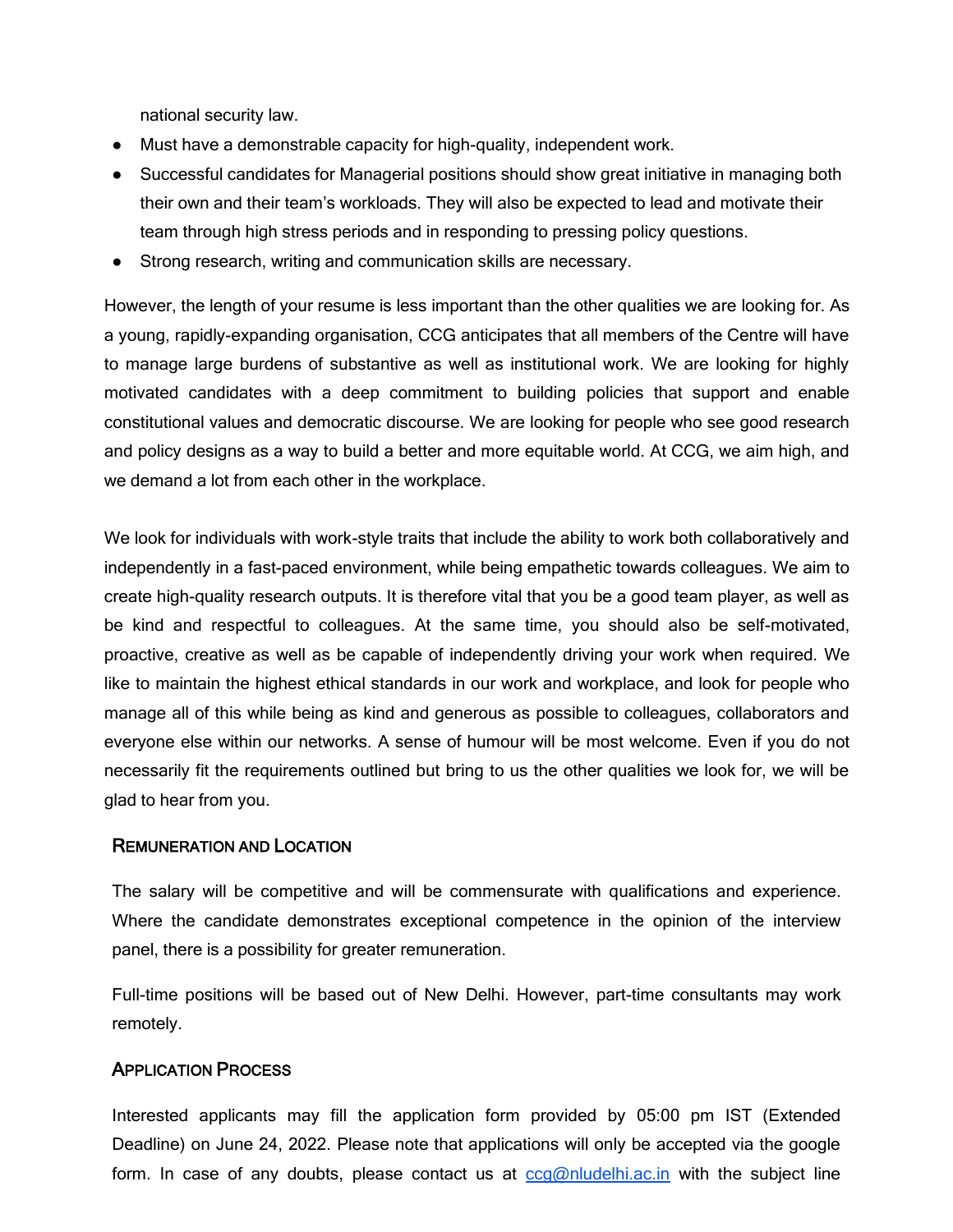"Application for Researchers".

A complete application for full time research positions at CCG will require the following:

- A signed and completed Application Form, available [here.](https://forms.gle/NVP4EMi4nof1ba5x6)
- The form requires a Statement of Motivation which applicants have to answer in a maximum of 800 words. The Statement of Motivation should ideally engage with the following aspects:
	- (i) Why do you wish to work with CCG?
	- (ii) What will be your likely contribution to our work? What do you think are the most important focus areas for the team to consider, and how do you hope to contribute to it?
	- (iii) What past experiences and skills optimally position you to do so?

(iv) How does working with CCG connect with your plans for the future?

- Please combine the CV, writing sample and statement of motivation in a single PDF file labelled as "Your name - CCG". The PDF should be uploaded on the link provided in the application form. The single PDF file should contain: (1) a Curriculum Vitae (maximum two pages) (2) a writing sample of between 1000 and 1500 words (essay or extract, published or unpublished preferably on a relevant topic), and (3) Statement of Motivation, to be uploaded in the application form.
- Applicants should note that they cannot save their work on the application form and return to it later, so they may find it advisable to prepare their Statement of Motivation and merge relevant documents into a pdf beforehand.
- Names and contact details of two referees who can be contacted for an oral or a short written reference (to be filled in the form).

A complete application for part time consultants at CCG will require the following:

- A signed and completed Application Form, available [here.](https://docs.google.com/forms/d/e/1FAIpQLSfawW9dTHW9SMe1-DcZ4K8_edtNahr0-C23QGyJRNVX6OUa-Q/viewform?usp=sf_link)
- Please combine your Cover letter (optional), CV and writing sample in a single PDF file labelled as "Your name - CCG". The PDF should be uploaded on the link provided in the application form.
- Applicants should note that they cannot save their work on the application form and return to it later, so they may find it advisable to merge relevant documents into a pdf beforehand.